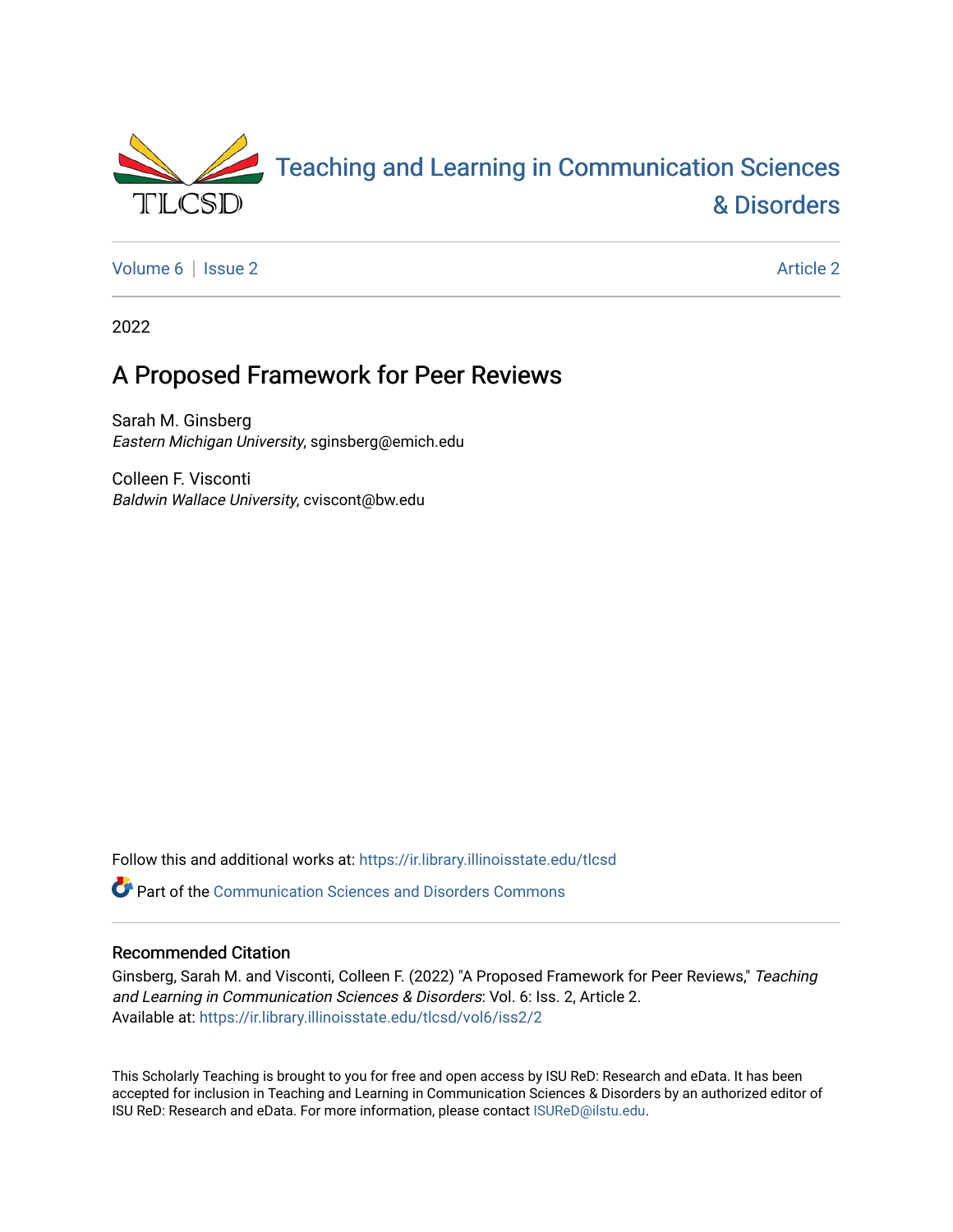In the past five years of editing a peer reviewed journal, the authors have taken note of several concerns associated with peer reviews completed by unpaid, volunteer reviewers who generously shared their time to do this work. The primary challenges we experienced were reviewer disparity and unhelpful reviews. As editorial board members of a new journal, we began to notice that recommendations from reviewers frequently did not agree. In fact, in the past five years, reviewer recommendations only agreed 42.75% (65 of 152 manuscripts) of the time. The majority of disagreements (87.4% or 76 of 87 manuscripts) were only off by one level (i.e., accept vs. minor revisions required; minor revisions vs. major revisions required, major revisions required vs. reject). However, almost 13% (11 of 87 manuscripts) of recommendations showed significant disparity between the recommendations of peer reviewers (i.e., accept with minor revisions vs. reject).

The second challenge that we observed was that some reviews were more helpful to the authors in shaping their revisions and improving the quality of the manuscript. We noted that some reviews were highly detailed, gave many specific suggestions for how to improve the paper, and reflected a thoughtful review process, with the reviewer considering potential explanations for observed phenomena and adding insight into the scenario described in the manuscript. However, we also saw that some reviews were cursory in nature and vague in their input to the authors. They did not reflect a deep consideration of the paper's content in crafting their review. Positive and negative comments were often so broadly stated that they were not valuable to the editorial board in making a decision about the status of the manuscript, nor were they helpful to the authors for improving their manuscript.

Initially, we saw the two issues of reviewer disparity and unhelpful reviews as being unrelated, but time and experience taught us that they were in fact very much related. It appeared that the disparity of reviewer recommendations was directly related to the quality of the reviews that had been completed. When examining reviews associated with the widest disparities between reviewers, which occurred almost 13% of the time in our journal, we noted that in most cases, one of the reviews reflected the careful and detailed review process and one reflected the cursory review with vague responses. Having started this journal, we knew that our peers who were reviewing for us were doing so because they cared about the content of the manuscript and eventually about the journal. We also recognized that there were few resources provided to doctoral students and new faculty regarding the peer review process (Foster & Scott, 2014; McKarney, 2001; Xu et al., 2015). As a result, we attempted to develop an informal peer mentoring process and see if it would improve the quality of the peer reviews for novice reviewers.

As a result of this experience and feeling perplexed about how to improve the consistency of effective peer reviews for scholarship of teaching and learning (SoTL) manuscripts, we began to search for literature regarding the peer review process that could inform us of how to create a better framework, one that we might use in SoTL studies going forward.

# **Peer Review Literature**

Research from the fields of organizational psychology and education has suggested that effective feedback (a) "identifies what might be deficient or lacking;" (b) "provides direction for how to correct or improve deficiencies;" and (c) "encourages and praises positive aspects" (Stephens et al., 2017, p. 60). Doctoral and postdoctoral students preparing for faculty roles were found to prefer feedback that was directive (providing detailed new information or direction) and supportive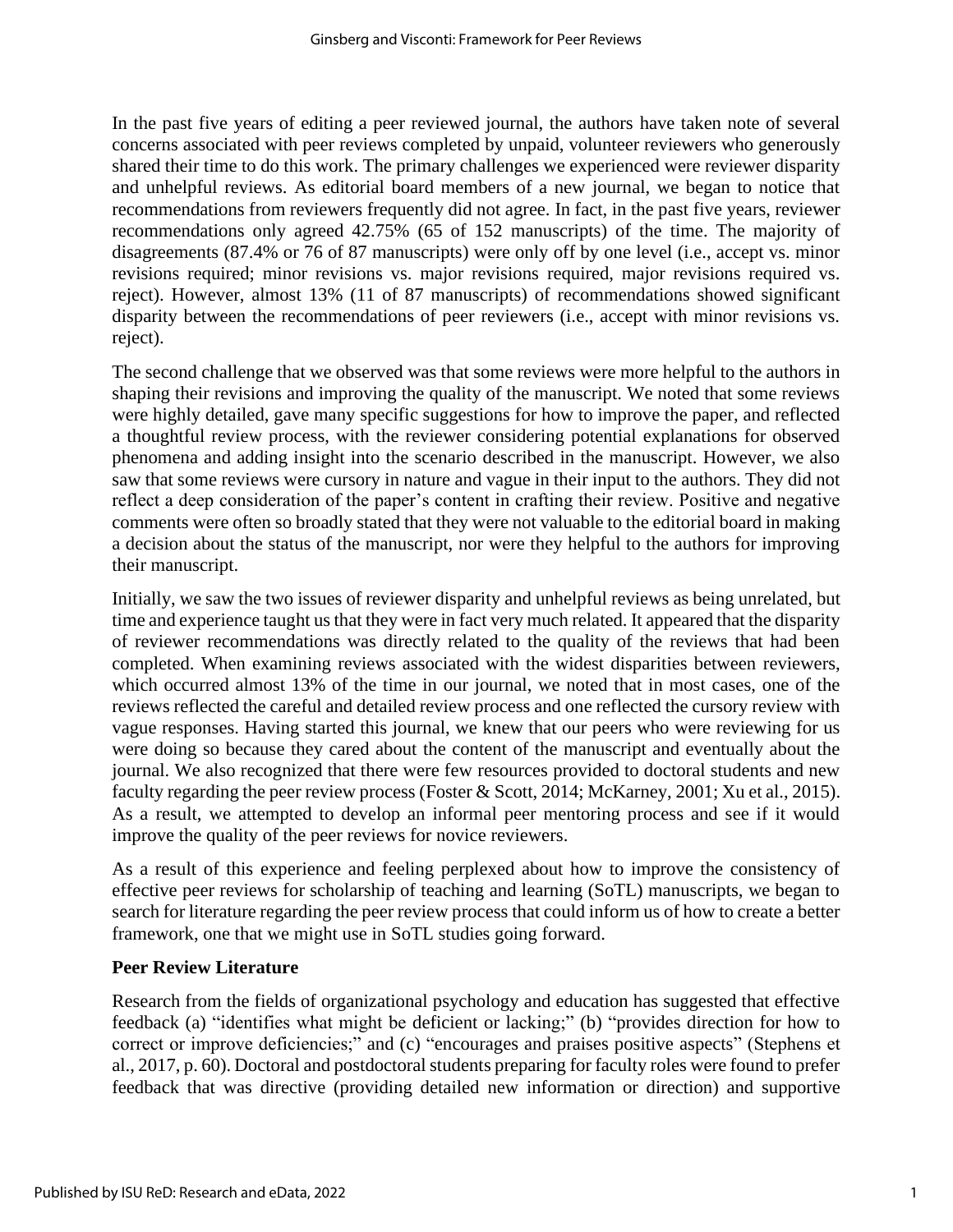(encouraging or affirming) was preferred over feedback that simply critical (identifying flaws or expressing skepticism) and nondirective (probing rather useful questions) (Stephens et al., 2017).

In considering the quality of peer reviews, we looked to the literature across disciplines. As there is little content specific to communication sciences and disorders (CSD) and the peer review process, we casted our net widely and found significant contributions to the literature from medicine and STEM-related fields, such as chemistry and physics. The literature suggested that the finding of reviewer disagreements was not unique to our experience. A study of peer reviewer comments and recommendations in the field of orthopedic medicine found that an average of only 11% of the reviewers for the same journal provided comments of overlapping content (Iantorno et al., 2016). In another study of a clinical science journal, found that only 36.2% of reviewers were in agreement for recommendations (Scharschmidt et al., 1994).

Seeing confirmation that reviewer disparity was not unique to CSD or our journal, we began to consider how to analyze the peer reviews. The working group drew from the work of authors who were repeatedly referenced in the literature (Bedeian, 2003; Bornmann et al., 2008; Kumar et al., 2011; Mendonca & Johnson, 1994). Bornmann and his colleagues (2008) conducted a systematic review of criteria for accepting and rejecting manuscripts submitted to journals in the fields of social and behavioral sciences, as well as public health. They used the criteria from peer reviewers' comments to create a category system which was inductively reduced to nine areas of consideration: "(a) relevance of contribution, (b) writing/presentation, (c) design/conception, (d) method/statistics, (e) discussion of results, (f) reference to the literature and documentation, (g) theory, (h) author's reputation/institutional affiliation, and (i) ethics" (Bornmann et al., 2008, p. 419).

Mendonca and Johnson (1994) analyzed reviewers' comments that were exchanged between peers in an English as a second language advanced writing course. They characterized the comments as types of negotiations, in part based on the "Vygotskian notion that language use…is a deeply rooted social act" (p. 746) and that the process of giving and receiving feedback facilitates the construction of meaning within the review and revision process. The types of negotiations identified included: "(a) request for explanations, (b) comprehension check, (c) unclear point, (d) opinion, (e) content, (f) restatement, (g) suggestion, and (h) grammar correction" (p. 752). Another study applied this framework to reviewer comments for journal manuscripts from STEM fields, such as sciences and engineering (Kumar et al., 2011). The result of the data analysis from this study led to a modification of the Mendonca and Johnson's negotiation types, which they referred to as "attributes". The types of attributes from this study are listed in Table 1.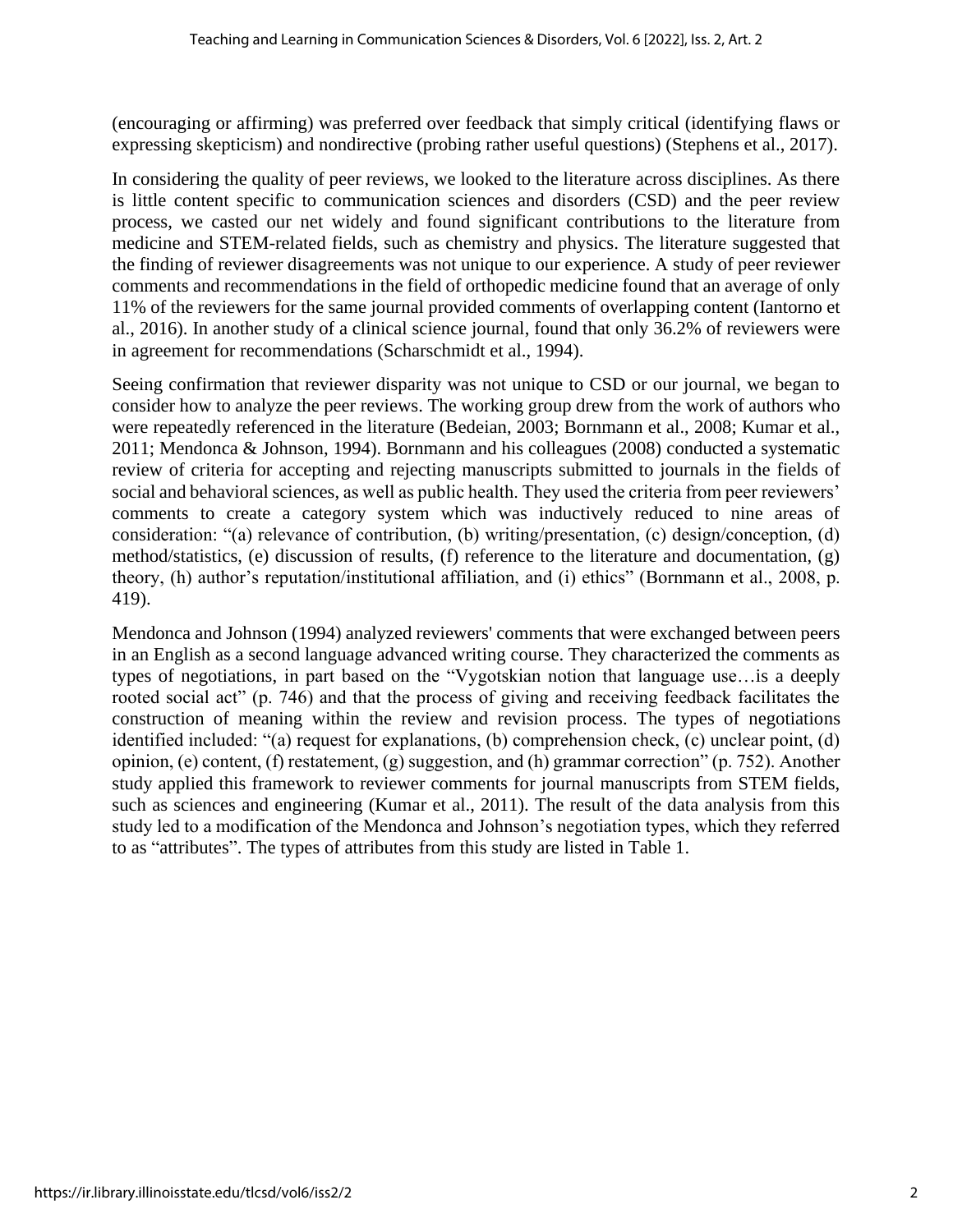# **Table 1**

| Attribute   | <b>Focus of Attribute</b> | Examples                                                |
|-------------|---------------------------|---------------------------------------------------------|
| Quality     | Technical information     | Figures, tables                                         |
|             | Novelty                   | Study presents new information                          |
|             | Synthesis                 | Results not justified by data                           |
|             | Evaluation                | Issues related to explanations of data interpretation   |
|             | Application               | Clearly stated application of findings to field         |
| Suggestions | Recommendations           | References, sentence revision, figures                  |
|             | Contents                  | Literature review adequacy                              |
|             | Opinions                  | Alignment of headings with content                      |
| Explanation | Misunderstood             | Clarity of content to reader<br>Accuracy<br>Terminology |
| Grammar     |                           | Grammatical, sentence structure, and format             |
| Restatement | Comprehension             | Repeat concepts to demonstrate understanding            |
| Structure   |                           | Organization of article<br>Paragraph flow               |

*Attributes of peer review comments* 

Note: Adapted from Kumar et al. (2011)

As a journal editor in the field of management, Bedeian (2003) expressed concern about reviews which demonstrate significant reviewer bias and undue negativity. Noting the "criticism bias in the review process," (p. 336) he expressed concern regarding the tendency to "stress limiting aspects of manuscripts," (p. 336) which Van Lange (1999) had first described as the "SLAM Effect" (p. 2550). The SLAM Effect describes reviewers' inclination to focus on negative and critical comments in a variety of the sciences. Consistent with Mendonca and Johnson (1994), Bedeian (2004) expanded the influence of social dynamics in the peer review process, indicating that "all knowledge-claims are socially constructed" (p. 199) and thus challenging the idea that knowledge is objective. He termed this a "sociology-of-knowledge perspective" (p. 201), in which the review process becomes a transactional one between the reader and the text's authors. Bedeian (2004) advocated for the peer review process to be seen as a "social act" (p. 201). Recommendations for reviewers arising from this viewpoint include the notion that feedback be more dialogic in nature, and thus include suggestions for changes, rather than stating criticisms alone. Reviewers should reject the urge to harshly criticize and instead provide balanced comments. This approach may increase the authors' willingness to make changes and engage in further revision and discussion with the reviewer. The review process benefits from not presuming inferiority of the author but rather seeing it as an opportunity to have a collegial and constructive exchange of ideas.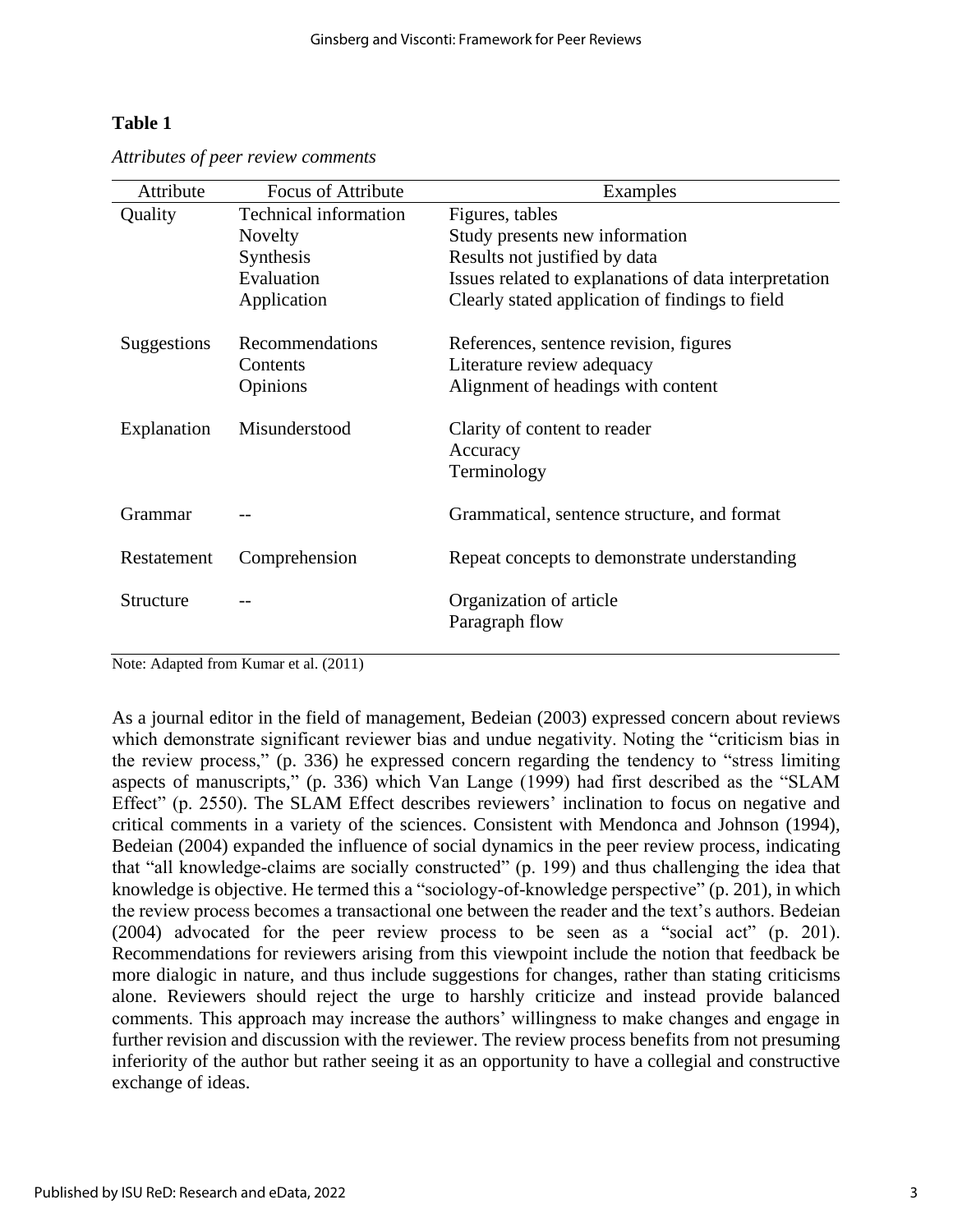## **Developing a Framework for Peer Review**

The first author worked with a group of four speech-language pathology graduate students to develop a framework for structuring peer reviews based on the above literature. The graduate students had all completed their first year of a two-year program and volunteered to work with the faculty member to develop a new framework that could be useful to peer reviewers for structuring their feedback to authors. Prior to beginning the analysis and development process, the students were given a series of readings focused on qualitative coding methodology (Bogden & Biklen, 2007; Creswell, 2014). To aid in developing a framework for SoTL manuscripts, peer reviews were selected by members of the journal's editorial board that were identified as exemplars of reviews that were facilitative of manuscript improvement or reviews were unhelpful to authors in revisions of their manuscript. These exemplar reviews, which were deidentified before use, were used in a constant comparison process to consider if the developing framework sufficiently captured the characteristics and qualities of the reviews (Glaser & Strauss, 1967). Peer reviews were analyzed for the content that was addressed and the manner in which the feedback was stated. The qualitative analysis of the peer reviews proceeded much like traditional qualitative data coding: individual reviews were analyzed for a sense of the reviewer's tone and language choice to convey their feedback, as well as the content that was addressed. Following the review of each individual set of codes, codes for reviews were for examined for overlap, intersections, and the emergence of themes (Creswell, 2014; Denzin & Lincoln, 2003). Over a period of several months of discussion and analyzing the exemplar peer reviews, it emerged that our own qualitative analysis of peer reviewers' comments fit into a framework familiar to one used by speech-language pathologists: the overlapping domains of language - *form, content*, and *use* (Bloom & Lahey, 1978; Lahey, 1988). The *form* of language consists of phonology or the rules for combining phonemes or speech sounds; morphology or the smallest units of meaning withing words (e.g., root words, prefixes, suffixes, etc.); and syntax or rules regarding word order or sentence structure (e.g., grammatical rules of language). The *content* of language, also referred to as semantics, is the meaning of words and word combinations (e.g., vocabulary). The final domain of language is *use* or pragmatics, which are the verbal and nonverbal rules for using language in social situations. This is one's knowledge of how to vary one's language (what, how and when) based on the situation (place, communication partners, etc.). Utilizing this familiar framework, we looked to the literature to consider how, if at all, the domains of language and models of peer review feedback might be related.

In comparing our domains of language for peer review (DoLPR) framework to the literature, we saw emerging intersections between the aspects of language that we traditionally consider *form, content*, and *use*, and the areas that each of the researchers had focused on in examining the critical aspects of peer review. It is important to note that, as can be seen in Table 2, while each model from the literature did not necessarily have items that corresponded one-to-one to each domain of language, when taken together, there were connections between each domain of language and the key items in the previous models. We continued to expand the model through an inductive process to compare the nature of the language in the exemplars to the characteristics described in the literature. In this manner, we created a new framework grounded in both the peer review literature and the form, content, and use model.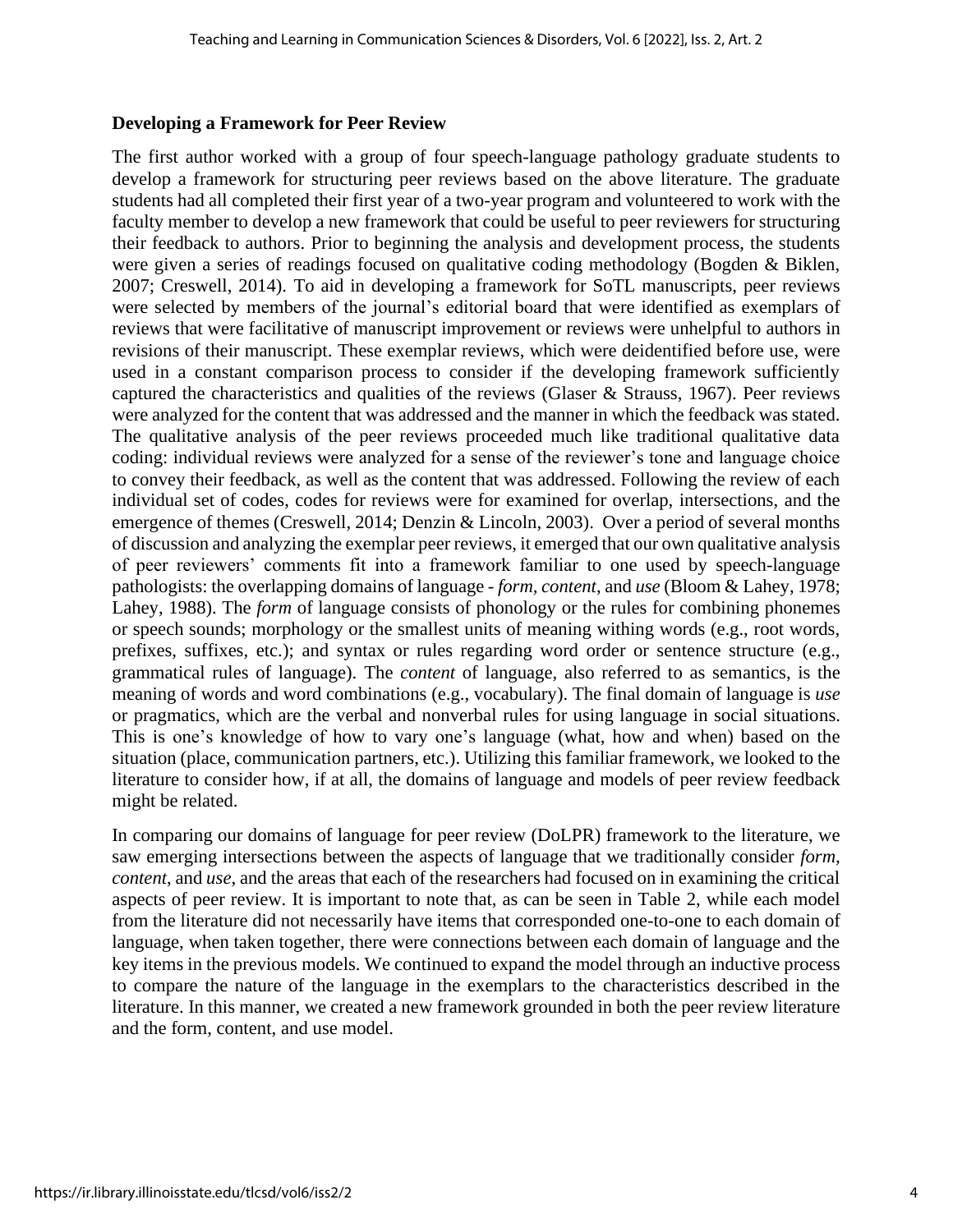## **Table 2**

| <b>Domains</b><br><b>of</b><br>Language | Mendonca &<br><b>Johnson</b> (1994);<br><b>Kumar et al. (2011)</b>                                                                                                                                          | Bornmann et al.<br>(2008)                                                                                   | Bedeian (2003)                                                                                                                                                                                                                                                                                                                                         |
|-----------------------------------------|-------------------------------------------------------------------------------------------------------------------------------------------------------------------------------------------------------------|-------------------------------------------------------------------------------------------------------------|--------------------------------------------------------------------------------------------------------------------------------------------------------------------------------------------------------------------------------------------------------------------------------------------------------------------------------------------------------|
| Form                                    | • Grammar (journal<br>format, edits text,<br>symbols)<br>• Structure<br>(organization)<br>• Suggestions<br>(wording)                                                                                        | $\bullet$ Wording<br>• Presentation                                                                         |                                                                                                                                                                                                                                                                                                                                                        |
| <b>Content</b>                          | • Quality<br>(technical<br>novelty,<br>qual,<br>synthesis,<br>evaluation,<br>application)                                                                                                                   | $\bullet$ Design<br>conception<br>• Theory<br>• Relevance<br>• Methods<br>• Discuss results<br>• Lit review | $\&$<br>$-$                                                                                                                                                                                                                                                                                                                                            |
| <b>Use</b>                              | • Restatements<br>(comprehension<br><b>or</b><br>knowledge checks)<br>• Explanations<br>(misunderstood,<br>unclear content<br><sub>or</sub><br>concepts)<br>• Suggestions<br>(opinions,<br>recommendations) |                                                                                                             | · "Social act", "Social<br>process"<br>$\bullet$ Useful<br>feedback<br>Dialogic process/tone<br>• Recognize subjective<br>nature of knowledge<br>• Avoid:<br>o Offensive<br>comments<br>$\circ$ Focus on<br>"stress"<br>limiting aspects of<br>manuscript"<br>o "Criticism<br>bias"<br>(find<br>reason<br>to<br>reject;<br>show<br>reviewer diligence) |

*Crosswalk of DoLPR and literature-based models*

Following the development of the DoLPR framework, the working group returned to analyzing previously-completed peer reviews and determined that reviews which addressed all three areas – content, form, and use – were the most in-depth and well-balanced reviews. The reviews that addressed only one area – typically either form or content – provided less depth of thinking and were less specific or well-rounded in providing feedback that was likely to be useful to an author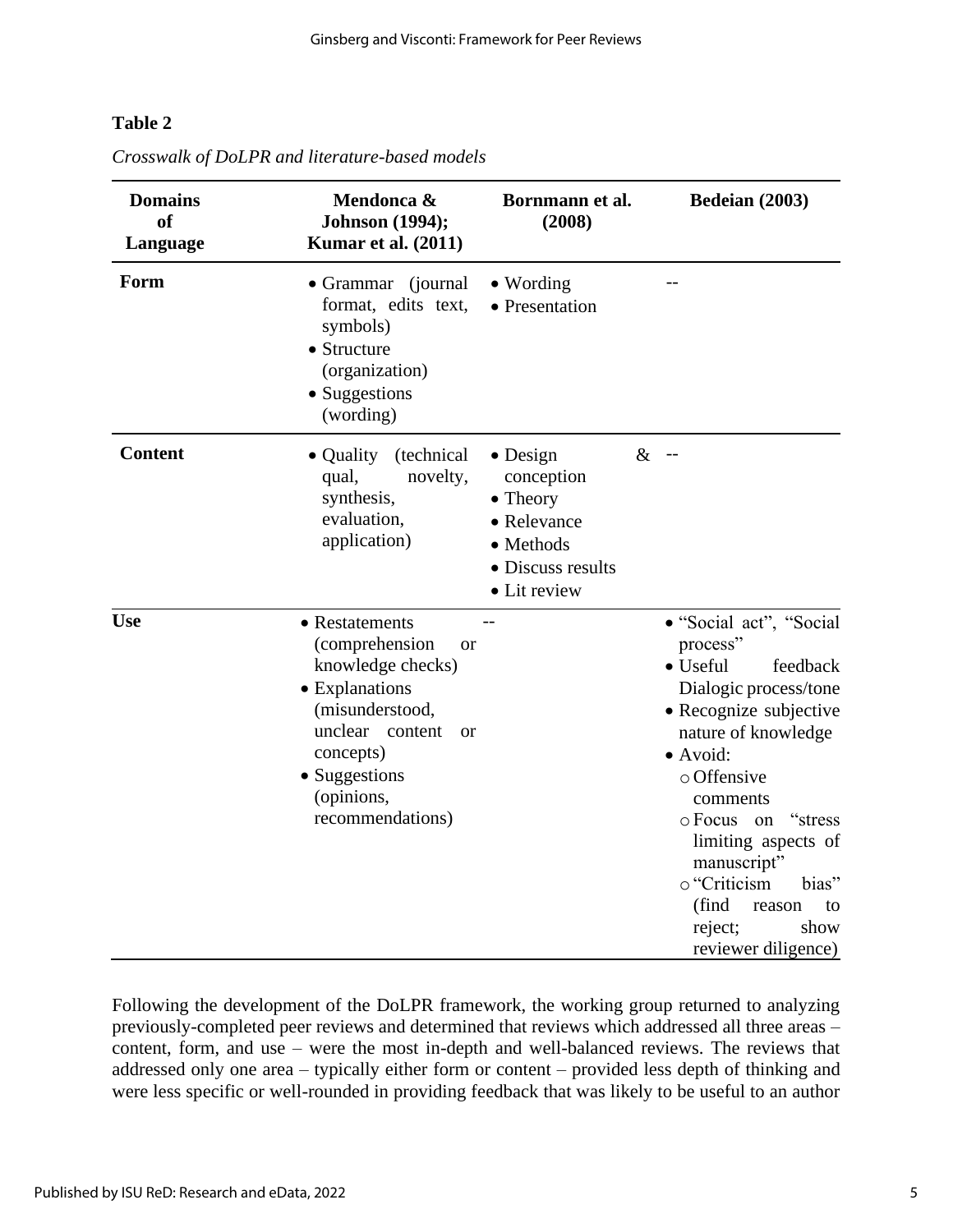in improving their manuscript. Peer reviews that addressed only form looked as though the reviewer had simply completed a copy edit of the manuscript. In further analyzing the most detailed peer reviews and considering our DoLPR framework, we developed the following codes (See Table 3).

## **Table 3**

| <b>DoLPR</b> Framework codes and examples |  |  |
|-------------------------------------------|--|--|
|                                           |  |  |

| Area           | Code             | <b>Examples/Details</b>                                                                                                                                                                             |
|----------------|------------------|-----------------------------------------------------------------------------------------------------------------------------------------------------------------------------------------------------|
| <b>Content</b> |                  |                                                                                                                                                                                                     |
| C <sub>1</sub> | Quality & Impact | Research question adds to the field and is meaningful<br>Overall impression of manuscript (positive/negative)<br>Transparency<br>Impact of work<br>Replicability<br>Author bias<br>Summary of value |
| C <sub>2</sub> | Elements         | Components present/absent<br>Literature cited<br>Rationale<br>Data analysis<br>Participants<br>Study design<br>Limitations<br>Evidence                                                              |
| C <sub>3</sub> | Interpretations  | Cohesiveness (across manuscript)<br>Interpretations<br>Thinking: Simplicity v complexity<br>Support, justification<br>Contextualization<br>Logic<br>Validity                                        |
| Form           |                  |                                                                                                                                                                                                     |
| F1             | Format           | APA, references, tables, figures, etc.<br>General errors<br>Reformat                                                                                                                                |
| F2             | Organization     | Information corresponds to sections<br>Succinct and concise<br>Relevance of information<br>Able to understand                                                                                       |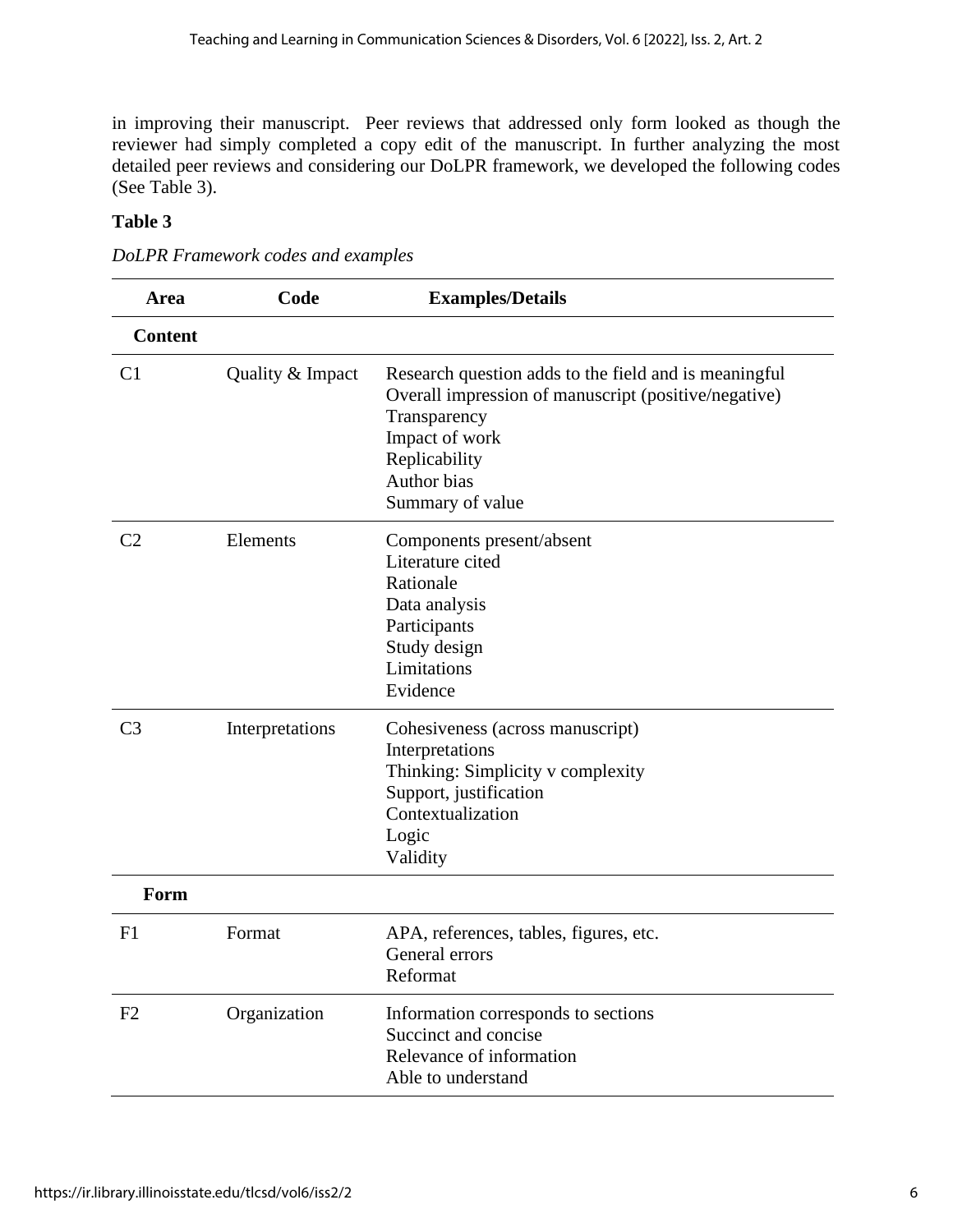| F <sub>3</sub> | Wording<br>and<br><b>Writing Style</b> | Word choice<br>Tone<br>Grammar<br>Sentence structure<br>Depth and details<br>Connections<br>Consistency                                                                                                                                     |
|----------------|----------------------------------------|---------------------------------------------------------------------------------------------------------------------------------------------------------------------------------------------------------------------------------------------|
| <b>Use</b>     |                                        |                                                                                                                                                                                                                                             |
| U <sub>1</sub> | Feedback<br>Feasibility                | Specific<br>Feasible to implement                                                                                                                                                                                                           |
| U <sub>2</sub> | Depth of Reviewer<br>Engagement        | Constructive $&$ critical thinking<br>• Offers insightful comments and suggestions that exhibit<br>critical thinking<br>• Reviewer searched for further information<br>• Offers support/evidence for their claims<br>• What needs to happen |
| U <sub>3</sub> | Tone of Reviewer<br>Comments           | Balanced (negative/positive)<br>Collegial<br>Kind (avoids condescension, not personal)<br>Dialogic in nature<br>• Asks questions<br>• Makes suggestions<br>• States suggestions<br>• Offers alternatives<br>• Uses first person/personalize |

As a result of this intensive data analysis process, which began with the qualitative analysis of the exemplar peer reviews and continued through to the comparisons to the literature-based models, and in the absence of readily available peer review education and support (Foster & Scott, 2014; McKarney, 2001; Xu et al., 2016), we believe that following the DoLPR framework in crafting a peer review of a journal article can be useful in guiding the reviewer to address a broad range of areas within the article. Furthermore, we feel that it is critically important to attend to the dialogic and pragmatic aspects of our language as we provide the peer review feedback to avoid offending, "SLAM-ing," and alienating our colleagues as we facilitate their growth and improvement as they work toward publication.

#### **Applying the DoLPR Framework to the Peer Review Process**

In sharing the DoLPR Framework here, it is our intention to offer it as a guide for peer reviewers to follow. Based on the development and implementation of our framework over the past year with a variety of users, including graduate students in CSD and the authors, we suggest that its use will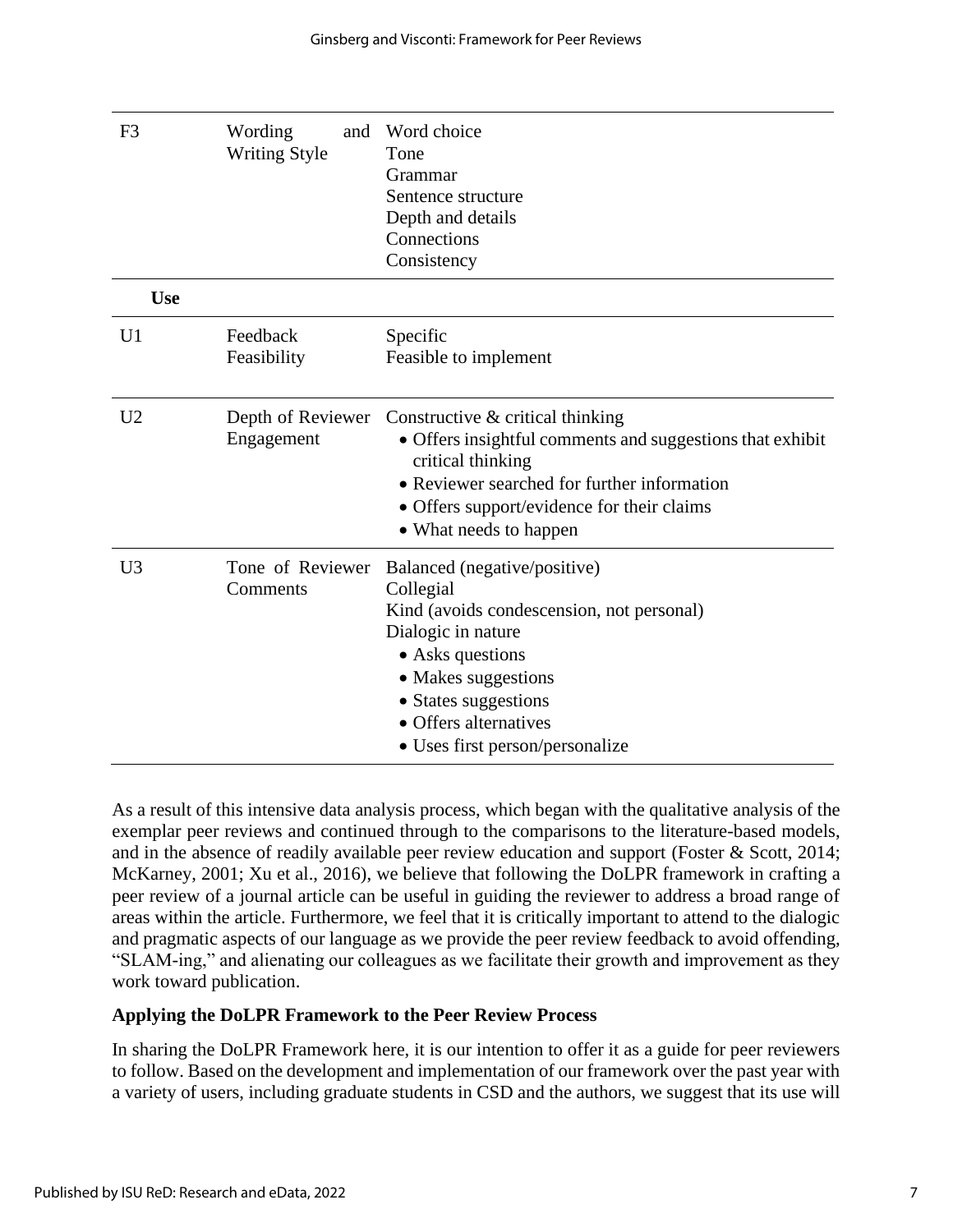result in an in-depth, considered, and constructive review that will be useful to both editors and authors alike. We also propose that this framework will be useful to reviewers across all disciplines, not just CSD reviewers or reviewers of SoTL work. The challenge may be in completing the reviewer feedback form from any given journal while addressing each aspect of this framework, but we believe that it is feasible.

While it is possible that different reviewers will take slightly different approaches to the review process, we will outline the use of the framework here. We would recommend starting the peer review process by reading the entire manuscript prior to making any comments, suggestions and/or recommendations. It may be useful to get a sense of the whole manuscript, considering specific feedback. Once the reader has an appreciation of the authors' work, it is time to begin analyzing it in more detail.

**Content.** As you read through the paper for a second time, begin making notes regarding the content. Consider first the overall quality and impact (C1) of the manuscript. Does the work have the potential to elevate the readers' knowledge of an important topic? Is there inherent value in sharing the content with the journal's audience? Some reviewers will present these impressions in a summary of the research question or manuscript purpose as they understand it, and then draw conclusions regarding the overall importance of the paper. The next step is to consider the individual elements of the manuscript (C2). Examine, for example, the research question(s), rationale for the study, methodology, results, and discussion. Are the elements that are relevant for the paper present and addressed? Remember as a reviewer, particularly for SoTL journals, that not all elements will be expected. Reflection papers and manuscripts about scholarly teaching may not have research questions or study designs. Absence of an element when it is not relevant should not be taken as a flaw. After reviewing all of these elements, consider if the authors make justifiable and appropriate interpretations from their research or their writing (C3). Does the manuscript make claims that are logical and substantiated? Is the thinking sound, and does it take the context described into account when drawing conclusions?

Format. Once the content has been assessed, the reviewer can provide general feedback regarding the form of the manuscript, pointing out global issues within the domain of form. Remember that if the manuscript is accepted for publication, it will go through the copy-editing process. While your job is not necessarily to complete a line-by-line edit of the paper, you may note issues that arise with the manuscript's form during your careful reading. It can be helpful to the authors to share this feedback, particularly as it may lighten their workload in the final stages of copy editing and also increase the likelihood of the manuscript being accepted. Note if you have any concerns regarding the compliance of the manuscript to the style guide used by the journal (F1). Be sure that you are familiar with the most current version of the style guide before addressing items such as table formatting, figures, and references. If you observe issues with the organization (F2) of the manuscript that could improve the effectiveness of the writing, be sure to let the authors know. Share any information that appears to be redundant or extraneous. Note when clarification of paragraphs or concepts would benefit the overall quality of the manuscript. Finally, consider the wording and/or writing style (F3) of the manuscript. Is the tone of the writing appropriate for the journal in which it will appear? Are there grammatical or sentence errors that need to be corrected in order to improve the quality of the work?

**Use.** The challenging aspect of this third domain of use is that it may not represent separate or and unique comments by the reviewer. Like pragmatics, from the domain of language model, use in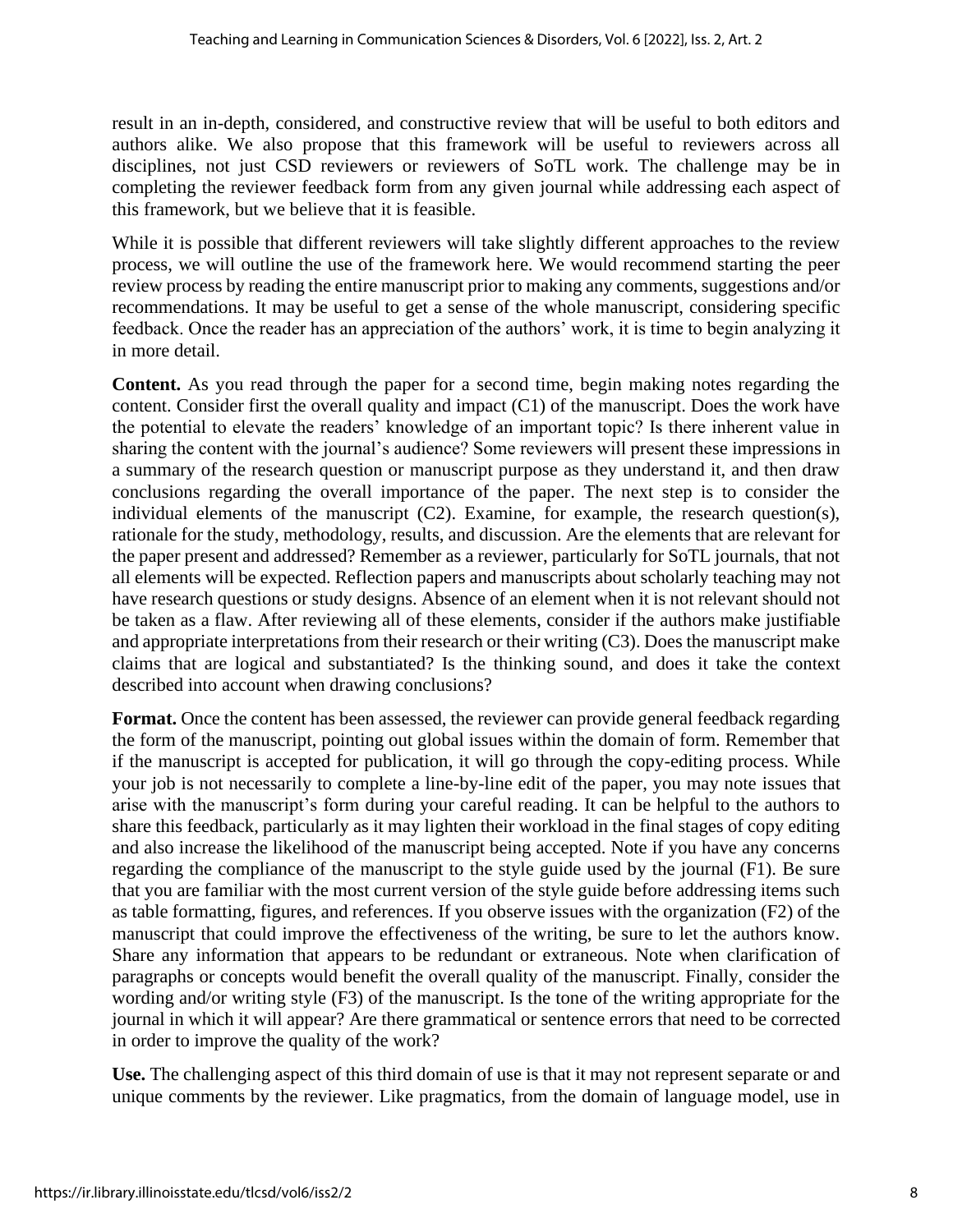this framework is more about the nature of the comments and the way that it is written rather than the specific content of comment itself. Make sure that the feedback provided is feasible (U1) for the authors to implement. For example, it is very valuable to ask for more detail regarding how the analysis was completed, but it is not feasible to ask the authors to report on data that clearly wasn't collected at the time of the study. Consider the depth of your thinking about the manuscript you have just read (U2). Did you read and think, "this sounds good," or did you ask yourself how the content fits with your understanding of the issues or topic? Can you offer support or contradictory evidence for the claims made by the authors? Have you thought critically about the implications of the manuscript? The final step we suggest is to consider the tone of your feedback and comments (U3). As noted by Bedeian (2003), it is easy to assume superiority to the authors and to take an overtly critical stance of their work. However, consider how you would feel reading the comments that you have written. Do they feel collegial, or do they feel condescending? Have you asked questions of the authors to give them ideas to consider, or have you simply stated errors and inaccuracies that may feel negative? Finally, to honor the transactional, dialogic, and collegial nature of the peer review process, we urge you to write your reviews in the first person. Let the authors know that it is a caring person who gave careful consideration to their work, whether you find it acceptable or not. Criticism is almost always more palatable when shared with kindness.

Finally, prior to submitting the peer review, re-examine all of the feedback that you are providing to the authors. Have you provided a thorough review of the manuscript that examined all of the domains of language? Is the feedback constructive and useful? Would you find this feedback specific and helpful enough to revise and improve the manuscript? Will this review assist the editor in making a decision regarding the publication status of this manuscript? Remember that the goal of the peer review process is to facilitate growth in our colleagues' writing and to disseminate research that will continue to enable our disciplines to grow. It is important to note that we do not believe that every review will facilitate the improvements of a manuscript to the point that it will be accepted. However, we are mindful that even work which is unacceptable to the reviewer or the journal represents significant time and effort on the part of the authors. They deserve to receive your careful, detailed feedback in a collegial manner so that they can learn from the process and hopefully make improvements the next time they conduct research and/or write a manuscript.

# **Next Steps**

The DoLPR framework that we present here was developed through an inductive comparison process and has yet to be tested for validity and reliability. However, we think that in comparing it to both the seminal peer review literature (Bedeian, 2003; Bornmann et al., 2008; Kumar et al., 2011; Mendonca & Johnson, 1994) and the domains of language literature (Bloom & Lahey, 1978; Lahey, 1988), it demonstrates a clear intersection of concepts. Further, it supports the development of specific, directive feedback that avoids vagueness and is balanced, thoughtful, and supportive (Stephens, 2017; Wilson & Emm, 2010).

We propose that this framework needs to be further studied, and we share it here in the hopes that colleagues will consider investigating the use of the framework to establish its value in a variety of settings. We invite researchers to apply this framework to shape feedback that can help authors improve research manuscripts for publication, structure comments for mentoring purposes, and be used by faculty to support students in improving their writing in the higher education setting.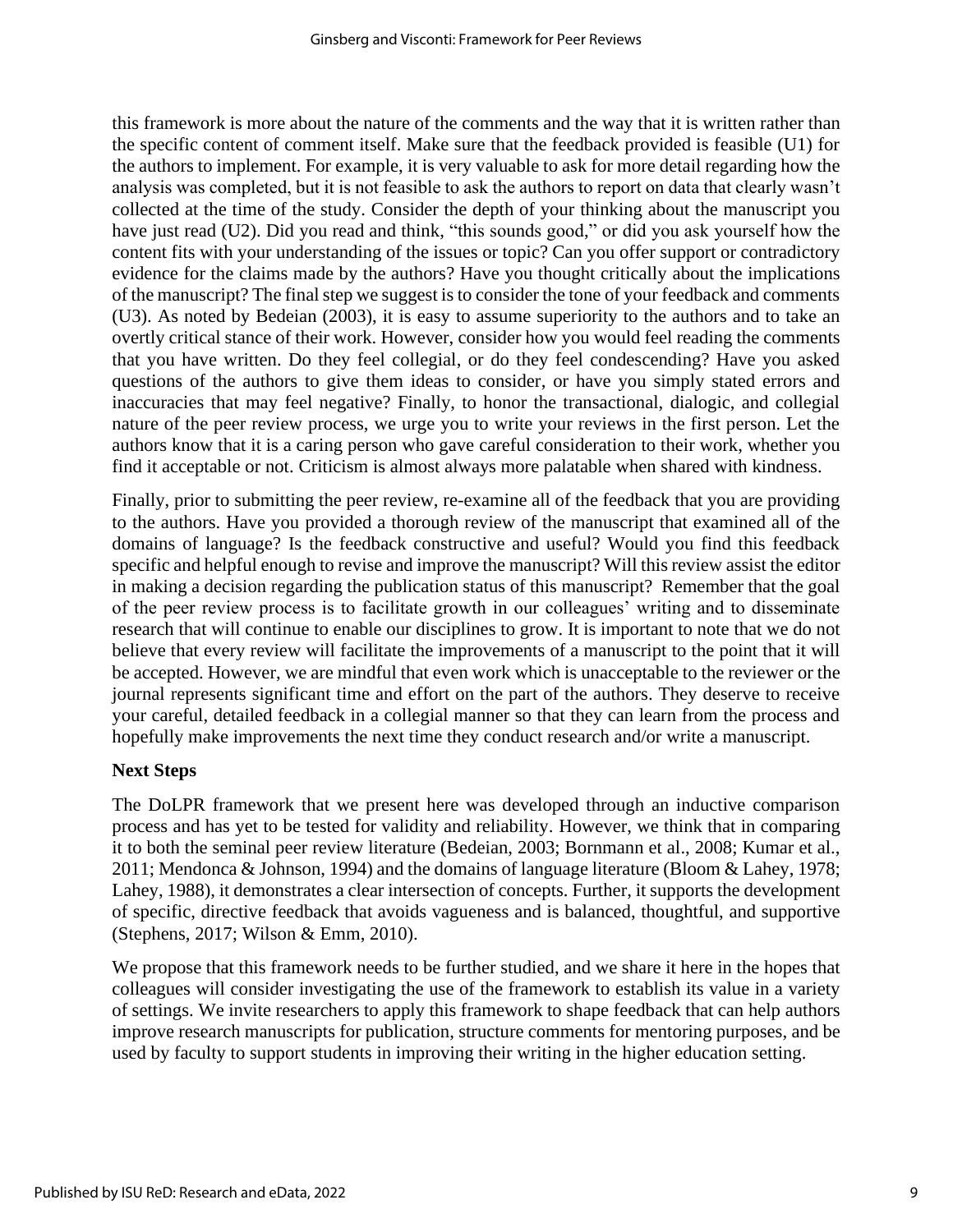#### **Disclosures**

Sarah M. Ginsberg, Ed.D., CCC-SLP is the co-founder, former Editor, and a member of the Board of Directors of *Teaching and Learning in Communication Sciences and Disorders* (TLCSD).

Colleen F. Visconti, Ph.D., CCC-SLP is the co-founder, Editor and member of the Board of Directors of *Teaching and Learning in Communication Sciences and Disorders* (TLCSD).

### **References**

- Bedeian, A. G. (2003). The manuscript review process: The proper roles of authors, referees, and editors. *Journal of Management Inquiry*, *12*(4), 331-338. <https://doi.org/10.1177/1056492603258974>
- Bedeian, A. G. (2004). Peer review and the social construction of knowledge in the management discipline. *Academy of Management Learning and Education*, *3*(2), 198-216. <https://doi.org/10.5465/amle.2004.13500489>
- Bloom, L. & Lahey, M. (1978). *Language Development and Language Disorders*. John Wiley & Sons.
- Bogden, R. C. & Biklen, S. K. (2007). *Qualitative Research for Education: An Introduction to Theory and Methods* (5<sup>th</sup> ed). Pearson.
- Bornmann, L., Nast., I., & Daniel, H. D., (2008). Do editors and referees look for signs of scientific misconduct when reviewing manuscripts? A quantitative content analysis of studies that examined review criteria and reasons for accepting and rejecting manuscripts for publication. *Scientometrics, 77*(3)., 415-432.<https://doi.org/10.1007/s11192-007-1950-2>
- Creswell, J. W. (2014). *Research Design: Qualitative, Quantitative, and Mixed Methods*  Approaches (4<sup>th</sup> ed). Sage.
- Denzin, N. K., & Lincoln, Y. S. (2003). *Collecting and Interpreting Qualitative Materials.* Sage.
- Foster, R. L. & Scott, S. D. (2014). Learning peer review: Is jumping into the "deep end" the best approach? *Journal for Specialists in Pediatric Nursing, 19*, 195-197. <https://onlinelibrary.wiley.com/doi/10.1111/jspn.12083>
- Glaser, B., & Strauss, A. (1967). *The Discovery of Grounded Theory: Strategies for Qualitative Research.* Sociology Press.
- Iantorno, S.E., Andras, L. M., & Skaggs, D. L. (2016). Variability of reviewers' comments in the peer review process for orthopaedic research. *Spine Deformity, 4*, 268-271. <http://dx.doi.org/10.1016/j.jspd.2016.01.004>
- Kumar, P., Rafiq, I., & Imam, B. (2011). Negotiation on the assessment of research articles with academic reviewers: Application of peer-review approach of teaching. *Higher Education, 62*, 315-332.<http://www.doi.org/10.1007/s10734-010-9390-y>
- Lahey, M. (1988). *Language Disorders and Language Development*. Macmillan.
- McKarney, L. (2001). Peer-review techniques for novices. *Science.*  <https://www.sciencemag.org/careers/2001/04/peer-review-techniques-novices>
- Mendonca, C. O. & Johnson, K. E. (1994). Peer review negotiations: Revision activities in ESL writing instruction. *TESOL Quarterly, 28*(4), 745-769.<http://dx.doi.org/10.2307/3587558>
- Scharschmidt, B. F., DeAmicis, A., Bacchetti, P., & Held, M. J. (1994). Chance, concurrence, and clustering analysis of reviewer's recommendations on 100 submissions to the Journal of Clinical Investigation. *The Journal of Clinical Investigation, 93*(5), 1877-1880. <https://www.ncbi.nlm.nih.gov/pmc/articles/PMC294293>